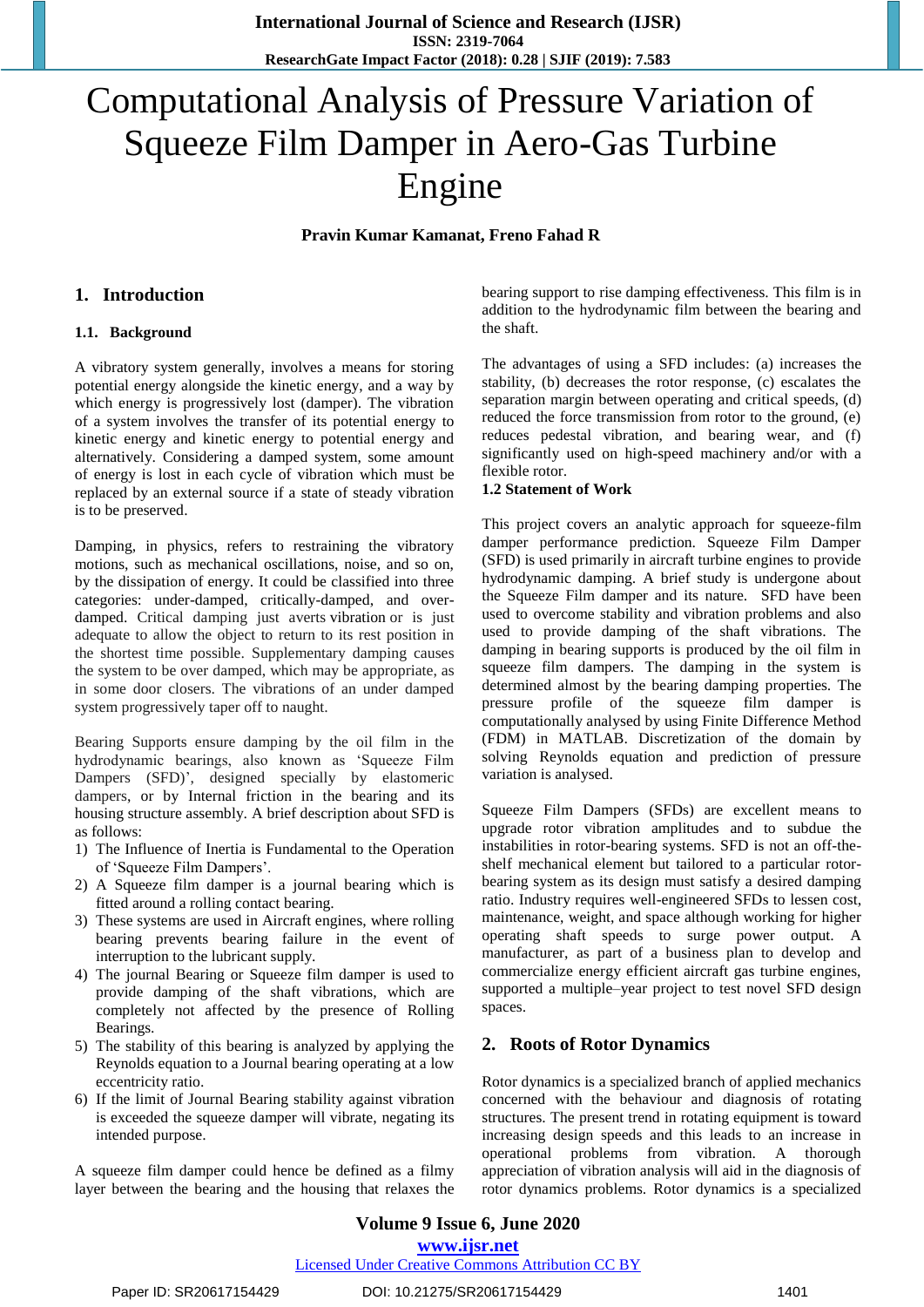## **International Journal of Science and Research (IJSR) ISSN: 2319-7064 ResearchGate Impact Factor (2018): 0.28 | SJIF (2019): 7.583**

branch of applied mechanical vibration concerned with the behaviour and diagnosis of rotating structures. It is commonly used to analyse the behaviour of structures ranging from jet engines and steam turbines to auto engines and computer disk storage. The purpose of rotordynamics is to establish methodologies of vibration reduction/ suppression. This enables design, appropriate operation and maintenance procedures of rotating machinery by elucidating causes of vibration from the viewpoints of excitation force and mechanisms of excitation, natural frequencies of modes excited by external influences on the rotor.

At its grass root level, rotor dynamics talks about one or more mechanical arrangements (rotor) supported by bearings and controlled by internal occurrences that rotate about a single axis. The supporting arrangement is known as a stator. With increase in the speed of rotation, the amplitude of vibration passes over a maximum called a critical speed. This amplitude is usually excited by the rotating structure's unbalance. The examples include engine balance, and so on. However, if the amplitude turns excessive at these critical speeds, then catastrophic failure occurs. In addition, turbo machinery develops instabilities related to its internal makeup that must be rectified, which is the significant concern of engineers who design large rotors or Aero Gas Turbine Engines.

Rotating machinery depends upon the structure of the mechanism involved in the method. Any errors lead to the increased excitation of the vibration signatures. Vibration behaviour of the machine caused by the unbalance is a significant aspect studied in detail and considered while designing a rotating machinery.

Hence, diminishing the rotational unbalance and other avoidable external forces are significant in reducing the forces that results in resonance. When the vibration reaches resonance, it generates a destructive energy that is the most major concern in the design.

# **3. Experimental Procedure**

The Reynolds Equation is a widely known partial differential equation that governs the pressure distribution of shrill viscous fluid films. Reynolds delivered the foremost analytical proof that a viscous liquid can separate two sliding surfaces physically, using hydrodynamic pressure that results in low friction and negligible wear.

## **General Term**

The general Reynolds equation (3-Dimension) is:

$$
\frac{\partial}{\partial x}\left(\frac{h^2}{\mu}\cdot\frac{\partial p}{\partial x}\right) + \frac{\partial}{\partial y}\left(\frac{h^2}{\mu}\cdot\frac{\partial p}{\partial y}\right) = 6\left(U\frac{dh}{dx} + V\frac{dh}{dy}\right) + 12\left(\omega_h - \omega_e\right)
$$
  
Where:

*p*is fluid film pressure,

 $\boldsymbol{\cdot}$  and  $\boldsymbol{\cdot}$  vectors corresponds to the bearing width and length coordinates,

zis fluid film thickness coordinate,

 $\mathbf{h}$  is oil film thickness.

 $\mu$ is fluid viscosity,

 **is the Surface velocity,** 

 $\frac{\partial p}{\partial x}$ ,  $\frac{\partial p}{\partial y}$  are the pressure gradient acting along x and ydirections.

The equation can either be used with consistent units or nondimensionalized.

## **Assumptions:**

- The fluid is Newtonian.
- Fluid viscous forces dominate over fluid inertia forces. This is the principal of the Reynolds number.
- Fluid body forces are negligible.
- The variation of pressure across the fluid film is negligibly small (i.e.  $\frac{\partial p}{\partial z} = 0$ )
- The fluid film thickness is much less than the width and length and thus curvature effects are negligible. (i.e**.**   $h \ll l$  and  $h \ll \omega$ )

## **Solution of Reynolds Equation**

In general, numerical solution to Reynolds equation is more common, using numerical methods such as finite difference, or finite element. In certain simplified cases, however, analytical or approximate solutions can be obtained. For the case of rigid sphere on flat geometry, steady-state case and half-Sommerfeld cavitation boundary condition, the 2-D Reynolds equation can be solved analytically. This solution was proposed by a Nobel Prize winner Pyotr Kapitsa. Half-Sommerfeld boundary condition was shown to be inaccurate and this solution has to be used with care.

In 1916 Martin obtained a closed form solution for a minimum film thickness and pressure for a rigid cylinder and plane geometry. This solution is not accurate for the cases when the elastic deformation of the surfaces contributes considerably to the film thickness.

In this solution it was assumed that the pressure profile follows Hertz solution. The model is therefore accurate at high loads, when the hydrodynamic pressure tends to be close to the Hertz contact pressure.

## **Applications**

The Reynolds equation is used in many applications such as:

- Ball bearings
- Air bearings
- Journal bearings
- Squeeze film dampers in aircraft gas turbines
- Human hip and knee joints
- Lubricated gear contacts

## **Reynolds Equation for Squeeze term**

- 1) Load capacity under a time dependent film thickness,  $\frac{\partial h}{\partial x} \neq 0$ .  $\overline{\partial t}$
- 2) Squeeze film is a term denoting a hydrodynamic film that sustains a negative  $\left(\frac{m}{n}\right)$ . i.e., when opposing surfaces are being squeezed together.
- 3) An extremely useful characteristics of squeeze films is that they provide increased load capacity when a bearing is subjected to an abnormally high load.

# **Volume 9 Issue 6, June 2020**

## **www.ijsr.net**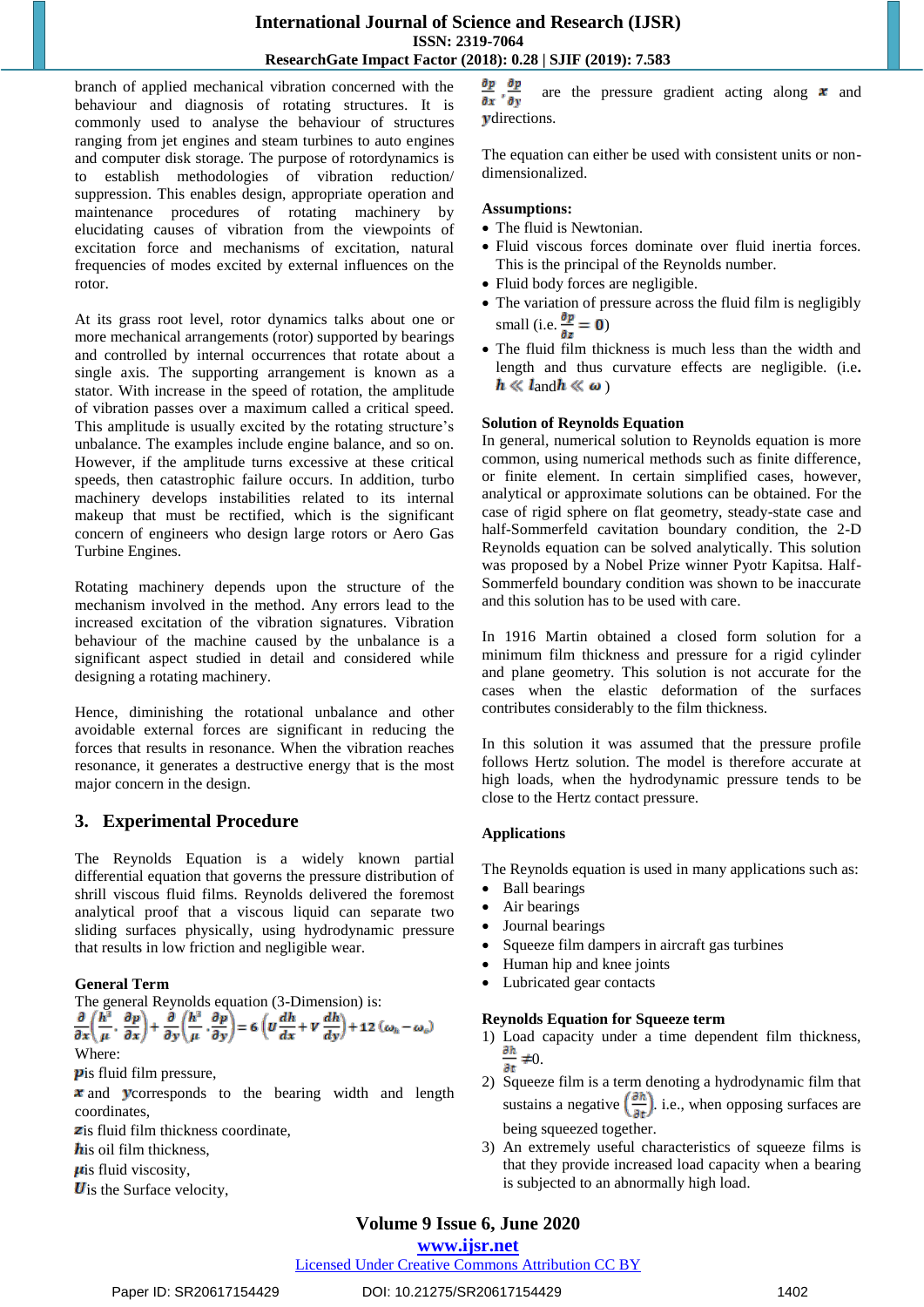- 4) The aspect of squeeze films is that the squeeze film force is always opposite in direction to the motion of either bearing surface.
- 5) This is a form of damping and squeeze film forces contribute to the vibrational stability of a bearing.
- 6) To analyse squeeze film forces, the term  $\frac{1}{\sqrt{2}}$  is kept in the Reynolds equation and is given precedence over the film geometry term  $\frac{\partial h}{\partial x}$ .

The Reynolds equation using the squeeze term could be expressed as:

$$
\frac{\partial}{\partial x}\left(\frac{h^3}{\mu}\cdot\frac{\partial p}{\partial x}\right)+\frac{\partial}{\partial y}\left(\frac{h^3}{\mu}\cdot\frac{\partial p}{\partial y}\right)=6 U\frac{dh}{dx}+12\frac{dh}{dt}
$$

With an assumption of an iso-viscous lubricant, the equation becomes,

$$
\frac{\partial}{\partial x}\left(\frac{h^3}{\mu}\cdot\frac{\partial p}{\partial x}\right)+\frac{\partial}{\partial y}\left(\frac{h^3}{\mu}\cdot\frac{\partial p}{\partial y}\right)=12\,\mu\,\frac{dh}{dt}
$$

It can be stated that the same basic analytical method is applied to the analysis of all hydrodynamic bearings regardless of their geometry. Initially the bearing geometry,  $h = f(x,y)$ , must be defined and then substituted into the Reynolds equation. The Reynolds equation is then integrated to find the pressure distribution, load capacity, friction force and oil flow. The solution to the Reynolds equation becomes more complicated if other effects such as heating, locally varying viscosity, elastic deformation, cavitation, etc., are introduced to the analysis. The basic method of analysis, however, remains unchanged. It is always necessary to start with a definition of the bearing geometry and to perform the integration procedure, taking into account extra terms and equations describing the additional effects that we wish to consider. This approach is very useful as a method of rapid estimation and is widely applied in engineering analysis. The solution of the 2-D Reynolds equation requires the application of numerical method.

## **4. Computational Procedure**

#### **4.1 Introduction**

The differential equations which arose from the theories of Reynolds and exceeded the capacity of analytical solution. Before numerical methods were developed, analogue methods, were experimented with as a means of determining hydrodynamic pressure fields. These methods became largely obsolete with the advancement of numerical methods to solve differential equations. This change radically affected the general understanding and approach to hydrodynamic lubrication. Numerical solutions obtained to hydrodynamic lubrication problems are now accepted as per the most engineering requirements for predicting the bearing features. A popular numerical technique, the "finite difference method is introduced and its application to the analysis of hydrodynamic lubrication is demonstrated. The steps involved to obtain solutions includes:

- Solving Reynolds Equation for SFD
- Finite difference equivalent of the Reynolds equation.
- Definition of solution domain and boundary conditions.
- Coding of MATLAB program with required data.
- Calculation of pressure field.

#### **4.2. Non-Dimensionalization of the Reynolds Equation**

Non-dimensionalization refers to the substitution of all real variables in an equation. This process extends the generality of a numerical solution. Analytical expressions are not limited to any specific values and are suited for providing data for general use. A computer program would have to provide a comprehensive coverage of all the controlling parameters.

The major advantage of non-dimensionalization is that it results in a decrease in the number of controlling parameters and an arrow data set provides the vital information.

The Reynolds equation is expressed in terms of film thickness *'h'*, pressure *'p'*, entraining velocity *'U',* and dynamic viscosity *'q'*. Non-dimensional forms of the equations variables are following:

$$
h^* = \frac{h}{c}x^* = \frac{x}{R}, y^* = \frac{y}{L}p^* = \frac{pc^2}{6U\mu R}
$$

where:

*is the hydrodynamic film thickness (m);*

*is the bearing radial clearance (m);*

*is the bearing radius (m);*

*Lis the bearing axial length (m);* 

*pis the pressure (Pal);* 

*U is the bearing entraining velocity (m/s);* 

*is the dynamic viscosity of the bearing (Pas);*

*x*, *y* are hydrodynamic film co-ordinates (m).

The Reynolds equation in its non-dimensional form is:

$$
\frac{\partial}{\partial x^*}\left(h^{*^3}\cdot\frac{\partial p^*}{\partial x^*}\right)+\left(\frac{R}{L}\right)\wedge 2\cdot\frac{\partial}{\partial y^*}\cdot\left(h^{*^3}\cdot\frac{\partial p^*}{\partial y^*}\right)=\frac{\partial h^*}{\partial x^*}
$$

All terms in equation are non-dimensional apart from *'R'* and *'L'* which are only present as a non-dimensional ratio.

#### **4.3. The Vogelpohl Parameter**

In order to improve the accuracy of the solution obtained for the Reynolds Equation, the Vogelpohl parameter was introduced. The Vogelpohl parameter *'M'* is defined as follows:

$$
M_v = p^* h^{*1.5}
$$

Substitution into the non-dimensional form of Reynolds equation yields the "Vogelpohl equation:

$$
\frac{\partial^2 M_v}{\partial^{x^{*2}}} + \left(\frac{R}{L}\right)^2 \cdot \frac{\partial^2 M_v}{\partial y^{*2}} = FM_v + G
$$

where parameters 'F' and 'G' for journal bearings are as follows:

$$
F = \frac{0.75\left[\left(\frac{\partial h^*}{\partial x^*}\right) \wedge 2 + \left(\frac{R}{L}\right)^2 \cdot \left(\frac{\partial h^*}{\partial y^*}\right) \wedge 2\right]}{h^{*2}} + 1.5\frac{\left[\frac{\partial^2 h^*}{\partial x^*} + \left(\frac{R}{L}\right)^2 \cdot \frac{\partial^2 h^*}{\partial y^*^2}\right]}{h^*}
$$

$$
G = \frac{\left(\frac{\partial h^*}{\partial x^*}\right)}{h^{*2}}
$$

$$
G = \frac{h^{*1.5}}{h^{*1.5}}
$$

# **Volume 9 Issue 6, June 2020**

**www.ijsr.net**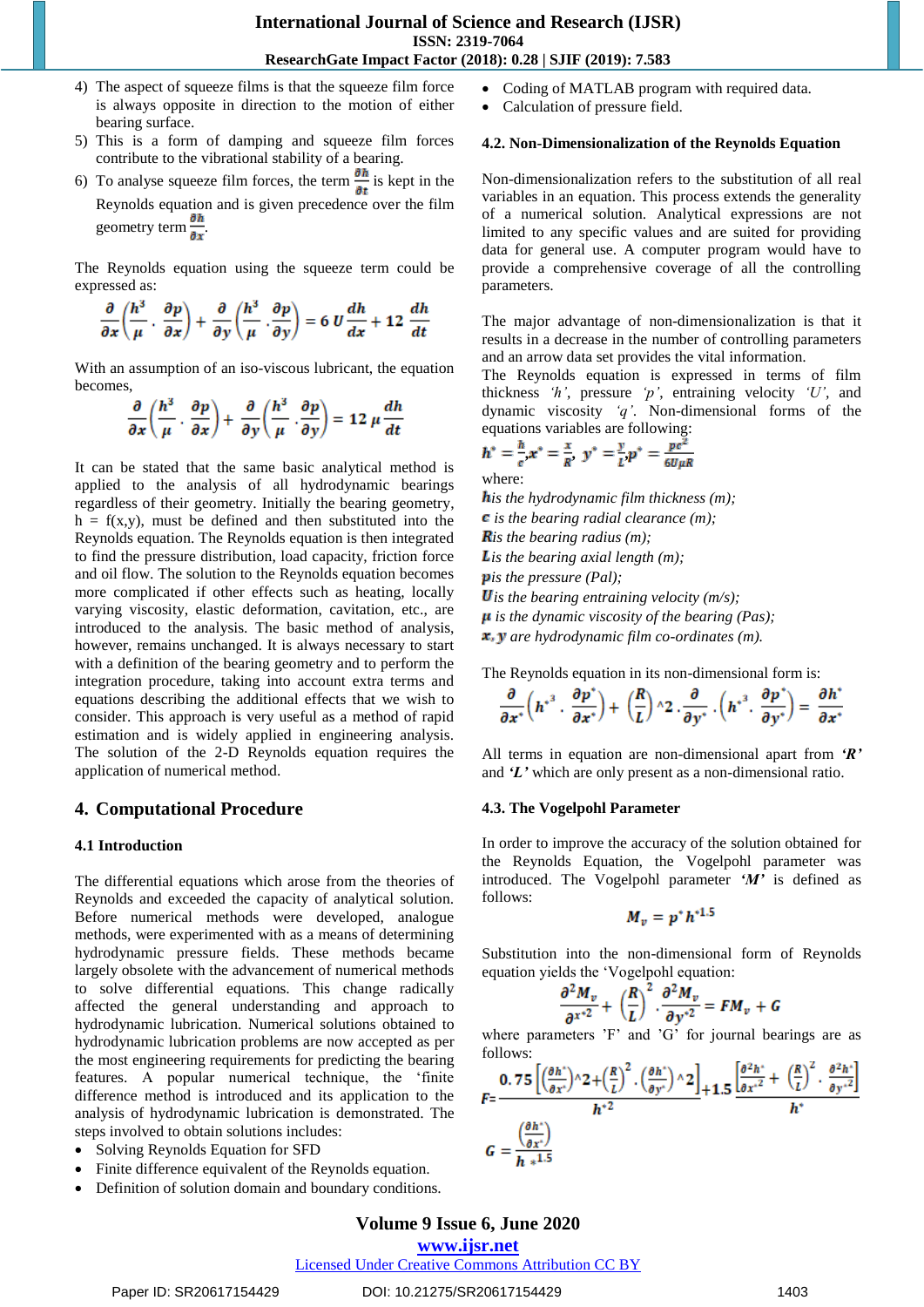The Vogelpohl parameter enables computation by the simplification of the differential operators in the equation. Moreover, it is to be noted that the higher derivatives are not included in the final solution. It can be seen that the introduction of the Vogelpohl parameter does not complicate the boundary conditions in the Reynolds equation. Numerical solutions of the Reynolds equation are obtained in terms of  $M_{\nu}$  and values of  $p^*$  found from the definition  $\frac{M_v}{h^{*1.5}} = p^*$ .

#### **4.4. Finite difference equivalent of the Reynolds equation**

The finite difference method is based on approximating a differential quantity by the difference between function values at two or more adjacent nodes.

The finite difference equivalent of equation is found by considering the nodal variation of **'Mv'** in two axes, i.e., the 'x' and 'y' axes. A second nodal position variable is introduced along the 'y' axis, the 'j' parameter. The expressions for 'F' and 'G' can be added along with the finite difference operator to obtain a comprehensive equivalent of the Reynolds equation. The equation can then be rearranged to provide an expression for 'Mv, I, j' and the following expression

$$
M_{v,i,j} = \frac{C_i \left(M_{v,i+1,j} + M_{v,i-1,j}\right) + \left(\frac{R}{L}\right)^2 C_2 \left(M_{v,i,j+1} + M_{v,i,j-1}\right) - G_{i,j}}{2 C_1 + 2 C_2 + F_{i,j}}
$$
  

$$
C_2 = \frac{1}{\delta x^{*2}}
$$
  

$$
C_2 = \frac{1}{\delta y^{*2}}
$$

Where,

This above expression is the finite difference equivalent of the Reynolds equation. Its solution gives the required nodal values of  $M_{\nu}$ . The finite difference operator is convenient for computation and does not create any difficulties with boundary conditions.

## **Definition of Solution Domain and Boundary Conditions**

After establishing the controlling equation, the next step in numerical analysis is to define the boundary conditions and range of values to be computed. For the journal or pad bearing, the boundary conditions require that  $'p^*$  or  $'M_v$  is zero at the edges of the bearing and also that cavitation can occur to prevent negative pressures occurring within the bearing.

The range of 'x\*' lies between 0-  $2\pi$  (360 degrees angle), while considering a complete bearing. Whereas the'y\*' ranges from  $-0.5$  to  $+0.5$ , such that the bearing mid-line is chosen as the reference datum. Zero value is assumed at the nodes on the edges of the bearing, whereas the solution has to be found using finite difference method at the other nodes.

## **Numerical Solution Technique for Vogelpohl Equation**

The nodal values of  $M_{\nu}$  are conveniently arranged in a matrix with 'i' and 'j' as the column and row ordinates. It is therefore possible to solve equation by matrix inversion but this requires elaborate computation. Programming is greatly simplified when iterative solution methods are applied. The Gauss-Seidel iterative method is used here. All node values are assigned an initial zero value and the finite difference equation is repeatedly applied until convergence is obtained.

A numerical solution to the Reynolds equation for the full operating system of Squeeze Film Damper is necessary for the calculation of pressure distribution, load capacity, lubricant flow rate and friction coefficient. This condition is valid for bearings with L/D ratio in the range  $1/3 <$  L/D  $<$  3, where  $'L'$  is the bearing length and  $'D'$  is the bearing diameter.

## **Results and Discussion**

#### **5.1. Input Data**

- Eccentricity ratio  $= 0.2$
- $\bullet$  L/D ratio = 1
- $\bullet$  Bearing arc angle = 360 $\degree$
- Misalignment parameter  $= 0$

| A INPUT D                                    |    | ×      |
|----------------------------------------------|----|--------|
| Eccentricity ratio:                          |    |        |
| 0.2                                          |    |        |
| $LD$ ratio:                                  |    |        |
| 1                                            |    |        |
| Arc bearing angle [°]:                       |    |        |
| 360                                          |    |        |
| Misaligment parameter from interval [0,0.5]: |    |        |
| 0                                            |    |        |
|                                              | OК | Cancel |

**Volume 9 Issue 6, June 2020 www.ijsr.net** Licensed Under Creative Commons Attribution CC BY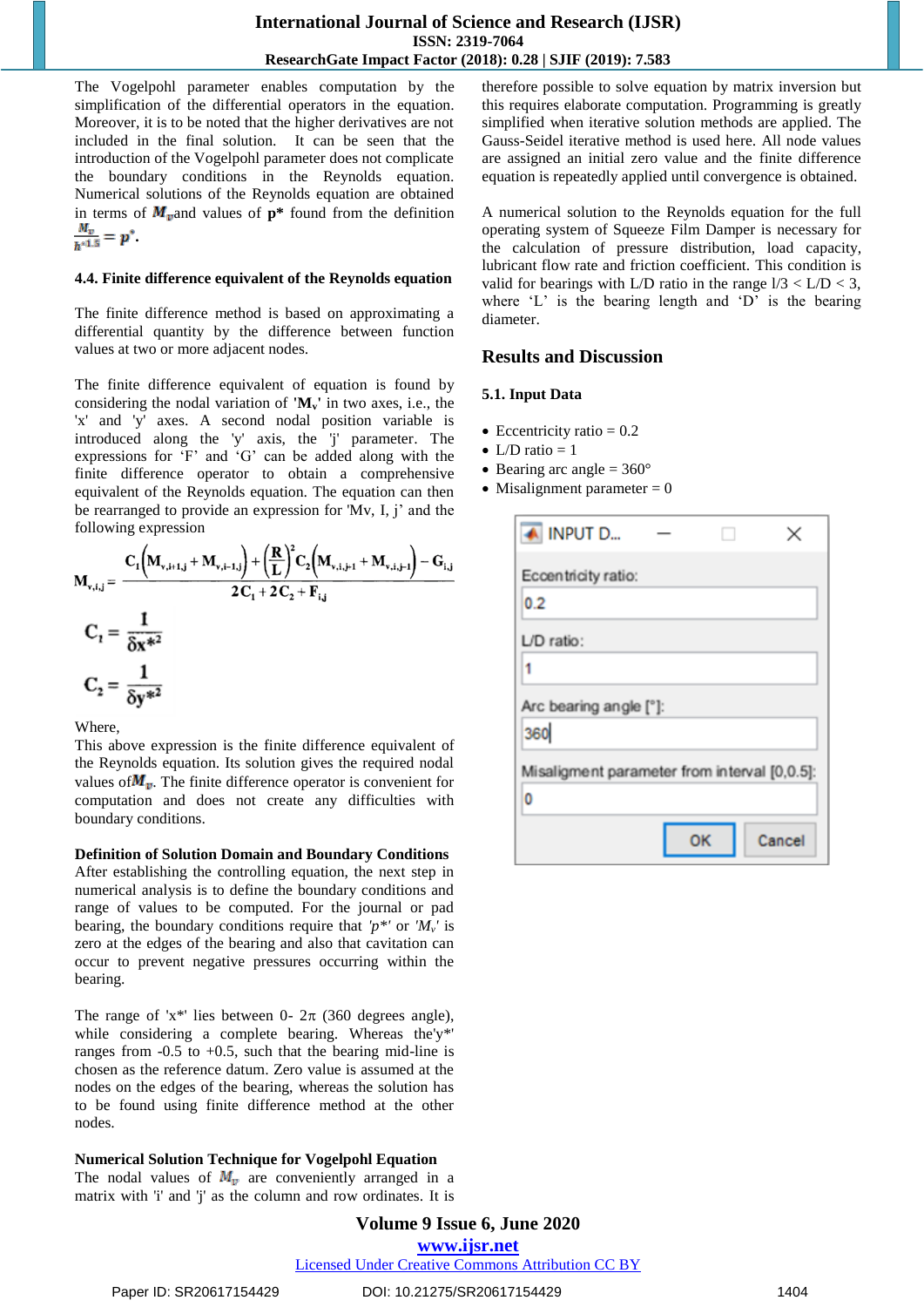| <b>▲ INPUT DATA (SFD)</b>                                            |    |        |
|----------------------------------------------------------------------|----|--------|
| Number of nodes in the i or x direction:                             |    |        |
| 41                                                                   |    |        |
| Number of nodes in the j or y direction:                             |    |        |
| 41                                                                   |    |        |
| Terminating value of residual for iter, to solve Vogelpohl equation: |    |        |
| 0.000001                                                             |    |        |
| Terminating value of residual for iter. to find attitude angle:      |    |        |
| 0.0001                                                               |    |        |
| Relaxation factor of iter, to solve Vogelpohl equation:              |    |        |
| 1.2                                                                  |    |        |
| Relaxation factor of iter. to find attitude angle:                   |    |        |
| 1                                                                    |    |        |
| Max number of cycles during iter. to solve Vogelpohl equation:       |    |        |
| 100                                                                  |    |        |
| Max number of cycles during iter, to find attitude angle:            |    |        |
| 30                                                                   |    |        |
|                                                                      | ок | Cancel |

 $\mathbf{L}$ 

**Figure:** Input dialog box in MATLAB

#### **5.2. Output Data**

- Dimensionless  $load = 0.085026$
- Attitude angle  $= 77.542$ °
- Dimensionless friction coefficient = 84.285
- Maximum dimensionless pressure = 0.080201

#### **5.3. Results**





**Figure:** Final Output of Pressure Field of SFD

## **6. Conclusions**

This report consolidates analytical findings that evaluate the dynamic forced performance of a simply configured closedends Squeeze Film Damper. In particular, this report presents identified force coefficients and recorded fluid film dynamic pressures for the SFD undergoing circular whirl orbits ranging with small static eccentricity. Additionally, the analysis in this report states the maximum pressure profile acquired form the whirling of squeeze film damper, it is also graphically represented in the output.

## **7. Major Findings**

The fluid film pressure appears more sensitive to increases in orbit amplitude than to increases in static eccentricity.

# **Volume 9 Issue 6, June 2020 www.ijsr.net**